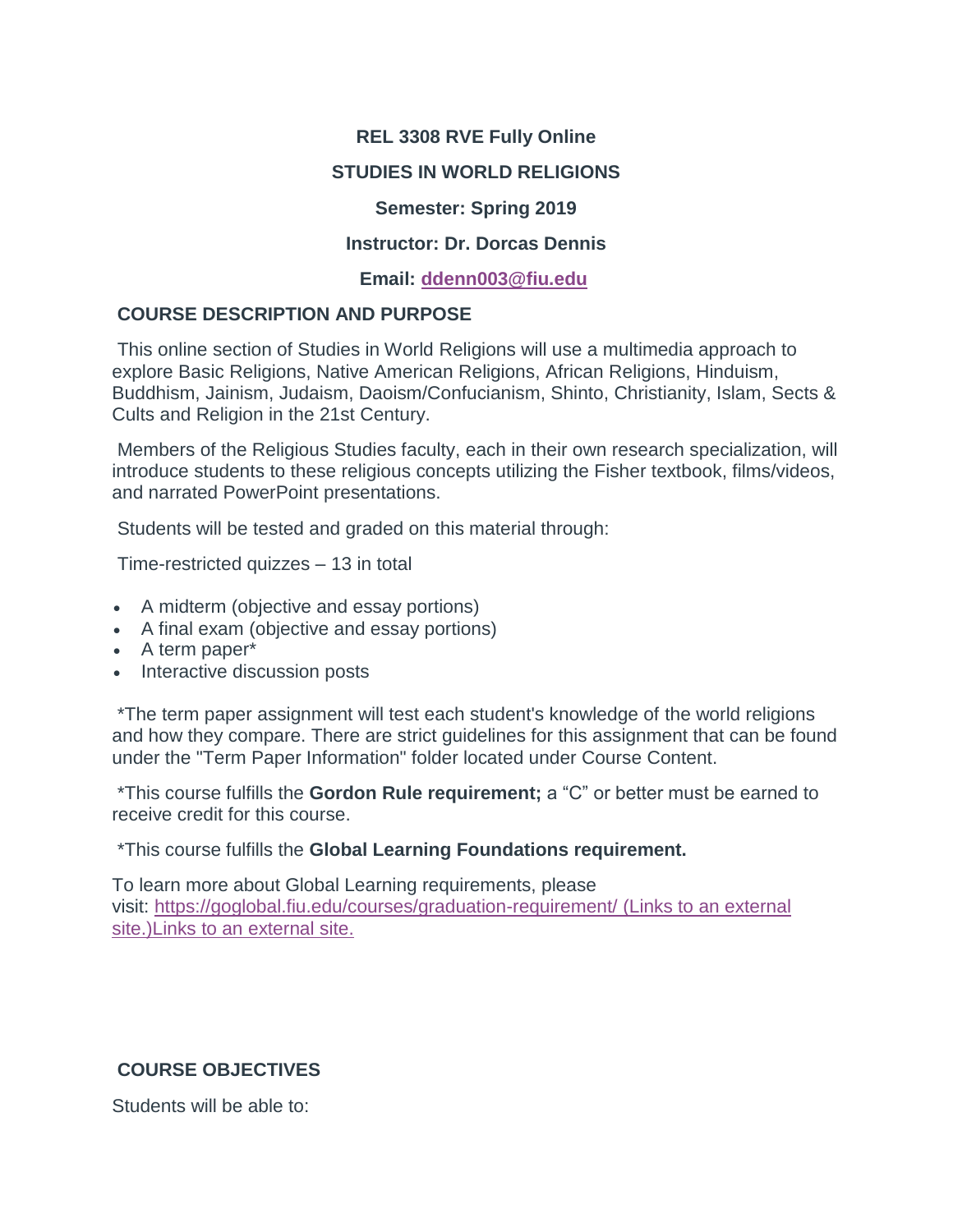- Compare and contrast religious societies and cultures in the local, national and/ or international context.
- Situate these societies and cultures within contemporary and historical perspective.
- Critically engage the issue of religious diversity in national and/ or international context

# **GLOBAL LEARNING OBJECTIVES TARGETED:**

- Analyze topics in the field of religious studies from multiple perspectives
- Assess how global issues and trends are interrelated with the development and practice of religions
- Demonstrate willingness to think creatively about religious issues in the contemporary world

### **IMPORTANT INFORMATION POLICIES**

Please review the policies page as it contains essential information regarding guidelines relevant to all courses at FIU and additional information on the standards for acceptable netiquette important for online courses.

# **TECHNICAL REQUIREMENTS & SKILLS**

One of the greatest barriers to taking an online course is a lack of basic computer literacy. Computer literacy is the ability to manage and organize computer files efficiently, as well as being able to navigate your computer's operating system and software quickly and easily. Keep in mind that this is not a computer literacy course; students enrolled in online courses are expected to have moderate proficiency using a computer. Please go to the ["What's Required](http://online.fiu.edu/futurestudents/whatsrequired) (Links to an external site.)Links to an [external](http://online.fiu.edu/futurestudents/whatsrequired) site." webpage to find out more information on this subject Please visit our [Technical Requirements](http://online.fiu.edu/app/webroot/html/blackboardlearn/mastertemplate/technical_requirements/) (Links to an external site.)Links to an external [site.w](http://online.fiu.edu/app/webroot/html/blackboardlearn/mastertemplate/technical_requirements/)ebpage for additional information.

# **ACCESSIBILITY AND ACCOMMODATION**

 Please visit our [ADA Compliance](http://online.fiu.edu/app/webroot/html/blackboardlearn/mastertemplate/accessibility/) (Links to an external site.)Links to an external [site.w](http://online.fiu.edu/app/webroot/html/blackboardlearn/mastertemplate/accessibility/)ebpage for information about accessibility involving the tools used in this course. For additional assistance please contact FIU's [Disability Resource Center.](http://drc.fiu.edu/) (Links to an external [site.\)Links](http://drc.fiu.edu/) to an external site.

# **COURSE PREREQUISITES**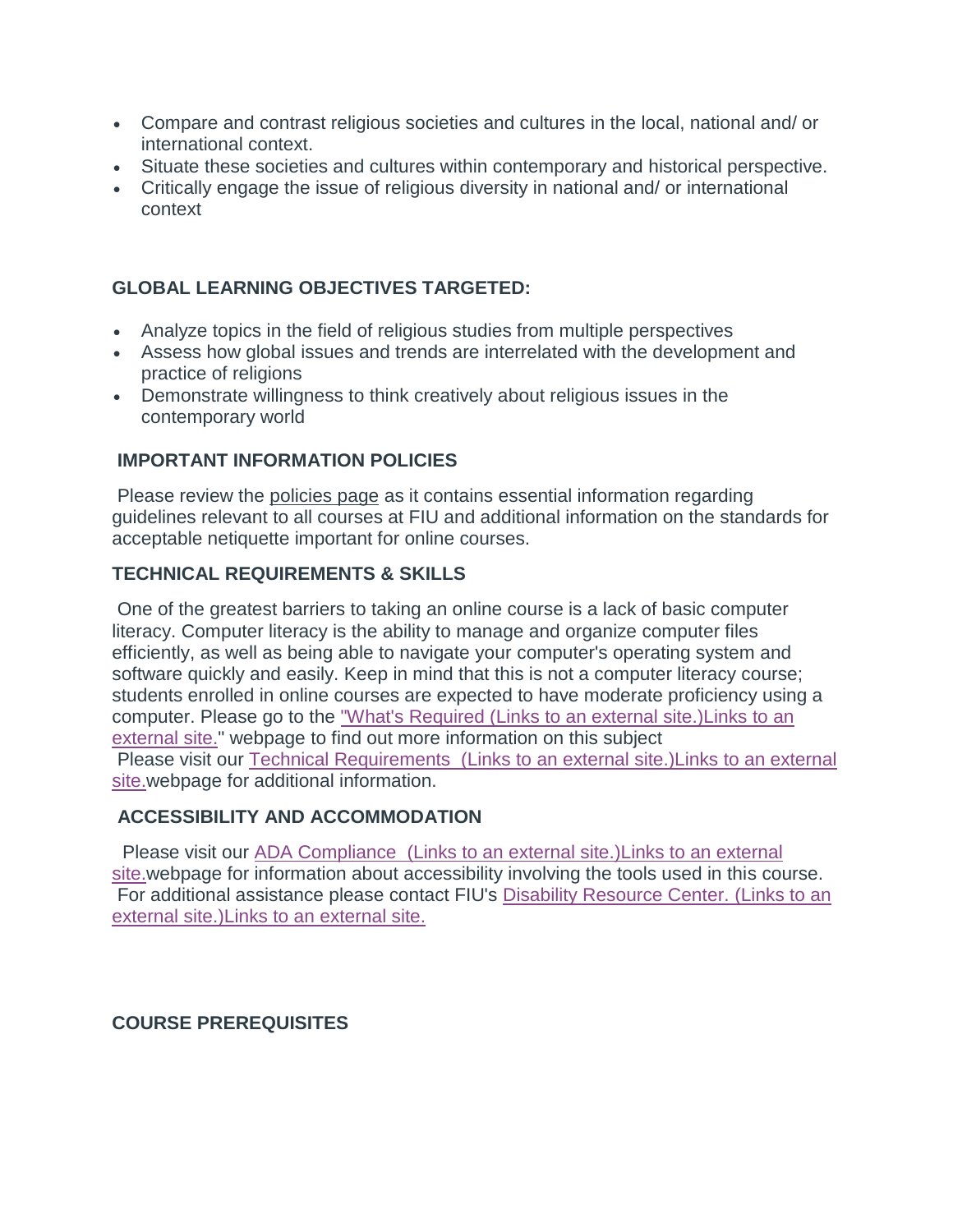For information about prerequisites, click here. (Links to an external [site.\)Links](http://catalog.fiu.edu/coursesearch/index.php) to an [external](http://catalog.fiu.edu/coursesearch/index.php) site.

#### **TEXTBOOK**

Title: Living Religions

Author: Mary Pat Fisher

ISBN: 978-0-13-416924-8

Publisher: Pearson Education

Publication Date: May 6, 2016

Binding Digital, Other

Type Digital

Note: Older editions of the book may be used for this class section:  $9<sup>th</sup>$ ,  $10<sup>th</sup>$ ,  $11<sup>th</sup>$  or 12<sup>th</sup> editions are acceptable.

# **EXPECTATIONS OF THIS COURSE**

This is an online course; most (if not all) of the course work will be conducted online. Expectations for performance in an online course are the same for a traditional course. Online courses require a degree of self-motivation, self- discipline, and technology skills, which can make these courses more demanding for some students.

#### **Students are expected to:**

- **Review the how to get started information** located in the course content
- **Introduce yourself to the class** during the first week by posting a self introduction in the appropriate discussion forum
- **Attempt the practice quiz** to ensure that your computer is compatible with Canvas
- **Interact** online with instructor/s and peers
- **Review** the course syllabus and calendar
- **Submit** assignments on time

# **COURSE COMMUNICATION**

Communication in this course will take place via Inbox

Conversations are email-like messages sent within Canvas' internal messaging system. Students are alerted to new messages on their dashboard screen upon logging in.

It is recommended that students log in to Canvas daily and review their Inbox for private messages and/or Announcements from the instructor.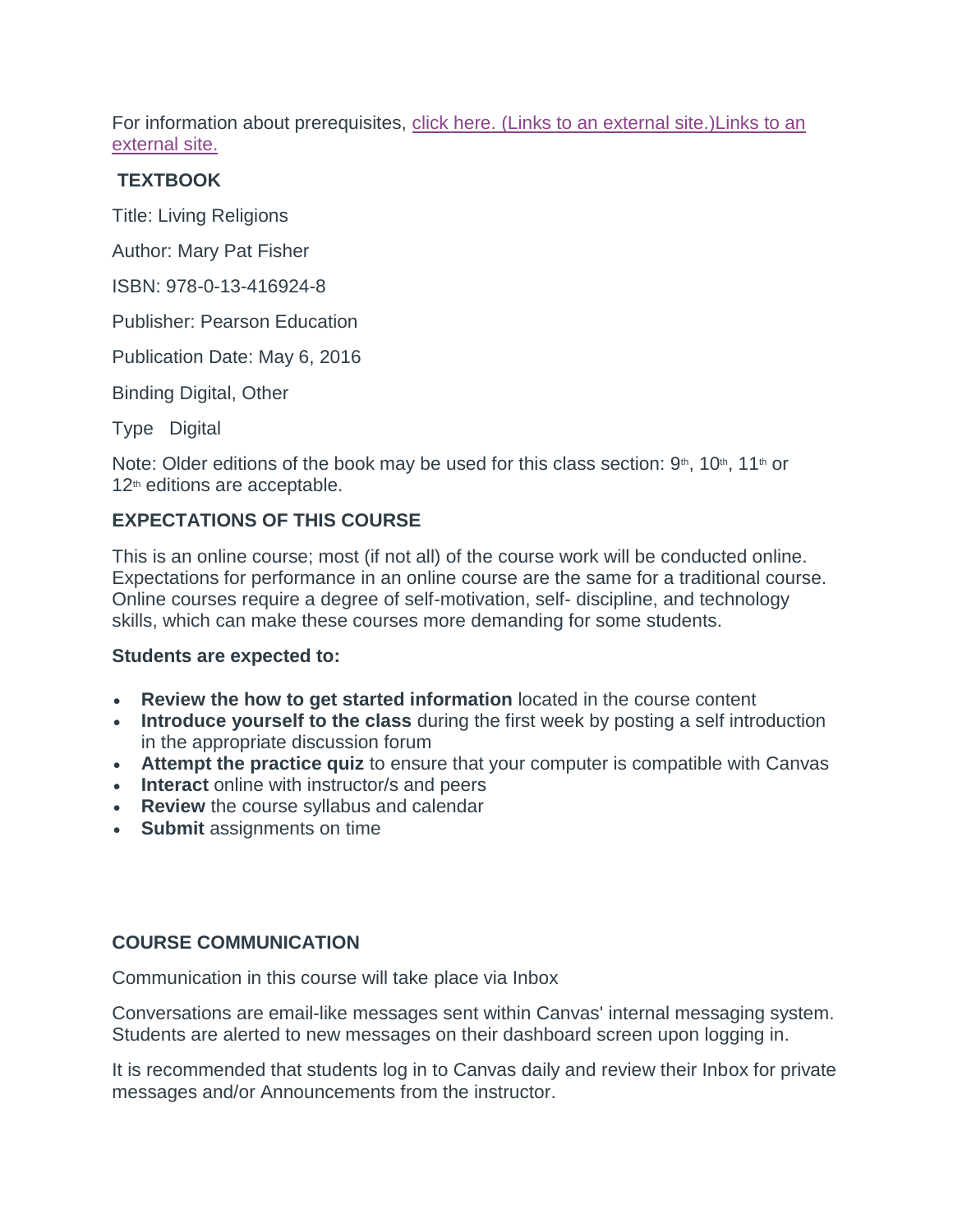# **DISCUSSION BOARD ASSIGNMENTS (10% OF OVERALL GRADE)**

There will be four (5) discussions in this course. These discussions are meant to stimulate critical thinking about how religions manifest in our globalized world.

Discussion topics will become available Monday, 12:00PM to Sunday, 11:59PM of each week that a discussion topic is posted. See the course calendar for the weeks that have discussion topics posted.

To receive full credit for the discussion assignments, students must post a minimum of 3 discussion threads per discussion topic:

- One post in response to the main discussion topic
- Two responses to other students' posts

Keep in mind that this is an academic forum; all students in the course will see the discussion posts. When criticizing or agreeing with another student's position on a given topic, please make sure to include supporting facts and specific examples to strengthen your position. Contribute links to articles, news stories, and/or other media whenever possible.

# **QUIZZES (20% OF OVERALL GRADE)**

Assessments in this course are not compatible with mobile devices and should not be attempted through a mobile phone or a tablet. If you need further assistance please contact FIU Online Support Services.

A time-restricted, multiple-choice quiz will be given on each week's religious concept. The questions in the quizzes will draw from the weekly course content, including audio lectures and assigned readings.

Quiz Availability: Open from Monday, 12:00AM to Sunday, 11:59PM (see Course Calendar for specific dates.)

Quiz Duration: Students will have 20 minutes to answer 10 multiple-choice questions.

Quiz Attempts: Quizzes may be attempted twice. The higher of the two attempts will count towards the student's final grade. It is not mandatory to take each quiz twice.

In order to mitigate any issues with your computer and internet connection, it is very important that the "Practice Quiz" be attempted prior to beginning the quizzes or exams. It is your responsibility to make sure your computer meets the minimum [hardware](http://online.fiu.edu/future_whats_required.html)  [requirements.](http://online.fiu.edu/future_whats_required.html) (Links to an external site.)Links to an external site.

The correct answers for quizzes will not be released to students. Students will be able to see submitted answers only. Students should refer to their course materials for the correct answers.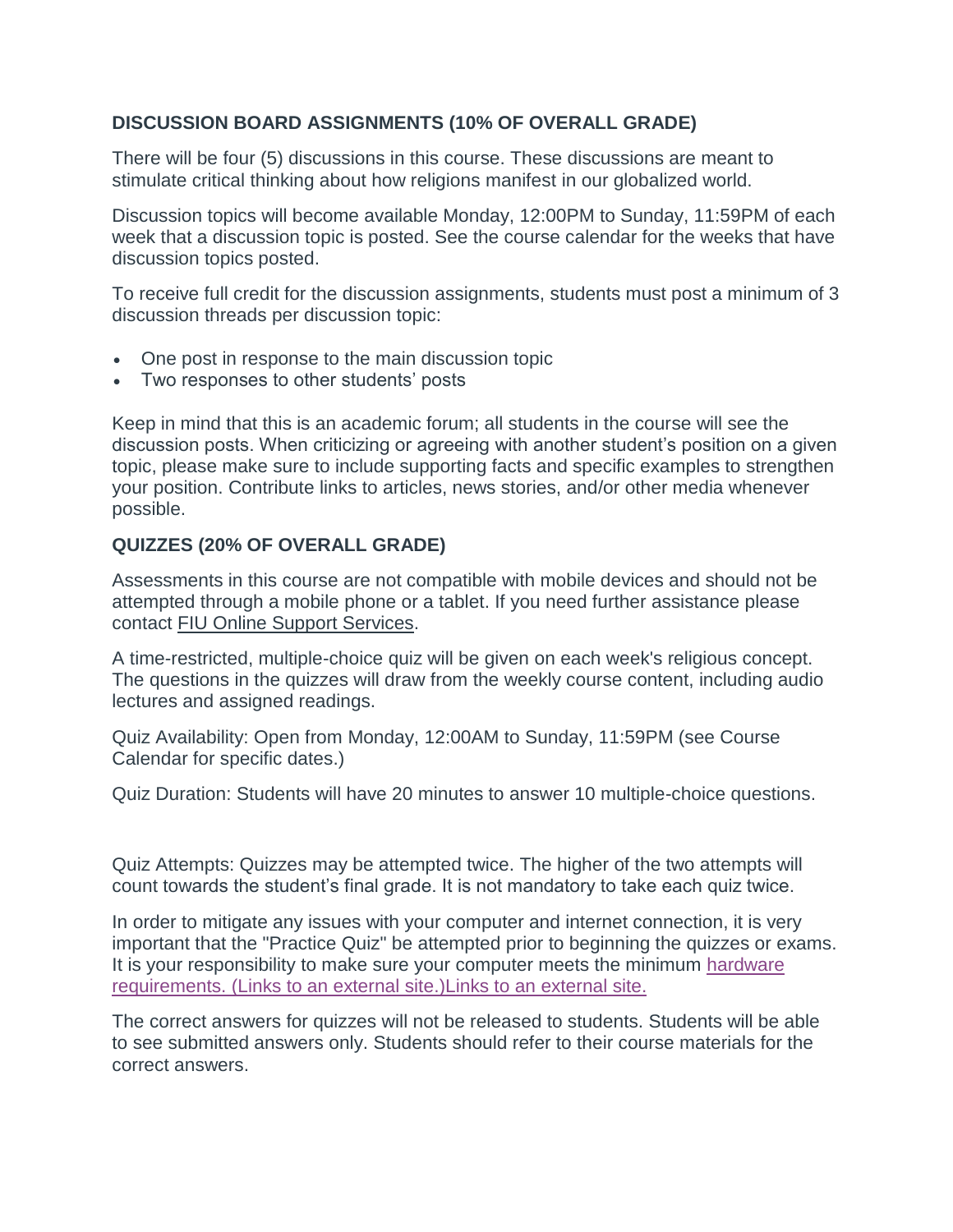# **EXAMS (50% OF OVERALL GRADE)**

Exam 1 (25% of overall grade) and Exam 2 (25% of overall grade) consist of both objective and essay portions. The objective portions of Exam 1 and Exam 2 are both online, time-restricted examinations. These are in the Assessments area in Canvas.

**Students will have only one attempt** to complete the objective portions of Exam 1 and Exam 2, unlike the quizzes.**Please make note of this important difference.**

The essay prompts for the exams will become available in the Assessment area during the exam availability period. **The essay portions of these exams must be submitted via Canvas.** See the Assignments content area for essay topics.

The essay portions of Exam 1 and Exam 2 should each be approximately 500-750 words long.

Exam 1 Objective Portion - will cover Basic Religions, African Religions, Native American Religions, Hinduism, Jainism, and Buddhism.

Exam 2 Objective Portion - will cover Daoism/Confucianism, Shinto, Judaism, Islam, Christianity, Sects and Cults, and Religion in the 21st Century

# **TERM PAPER (20% OF OVERALL GRADE)**

The term paper will be automatically checked for plagiarism using Turnitin Tools via Canvas. It is not necessary to create an account on Turnitin.com to submit this assignment.

Keep electronic and paper copies of all written work. For your own protection, keep a copy of your turnitin.com electronic receipt (confirmation of assignment submission) until you have received your final grade for the course.

#### **Instructions for students (read carefully):**

- Length: 1500-2000 words, in addition to a bibliography/works cited page
- Formatting: Double –spaced, 12-pt font, Arial or Times New Roman Font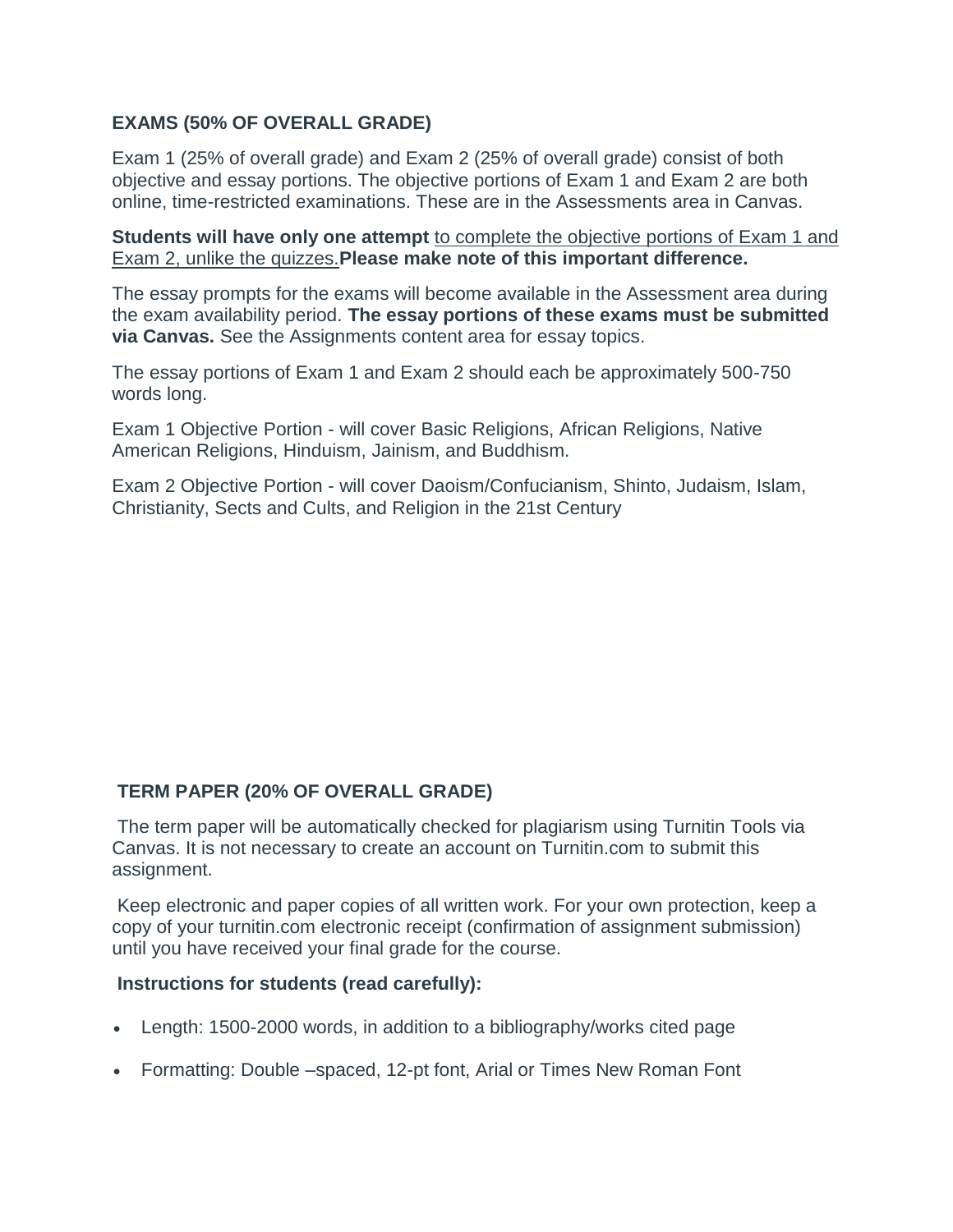• Bibliography: a minimum of 3 academic sources; preferably peer-reviewed publications and books. One of these must be a book reference. These academic sources are in addition to your textbook/weekly readings/lectures. Do not use Wikipedia as an Internet source.

Construct an argument to answer **ONE** of the following three questions:

- 1. Identify one of the religions covered in this course that emphasizes behavior/deeds over adherence to creeds/beliefs/spiritual experiences in our current era. Then, compare it to another religion that you interpret as emphasizing the opposite, i.e., creeds/beliefs/spiritual experiences over behavior/deeds. Explain the reasons for such possible differences in emphases by exploring underlying sociological and historical themes. What were major world events or cultural developments that may have led each of these religions to emphasize each of these particular aspects over the other?
- 2. Although Buddhism and Hinduism share similar beliefs, their approaches to the self, or the 'soul' are very different. Explain the metaphysical and practical distinctions between *anatman* and *atman*, and how these concepts tie into each religion's unique approach to the sacred (god/gods) and the path to salvation. Make sure you specify which branches of Buddhism and Hinduism your analysis is tackling.
- 3. What is the meaning of the word *Jihad* in Islam? Select two distinct sects of Islam and explain key differences/similarities in the interpretation and practices of this term. What role, if any, does *Jihad* serve in the sects you have selected, in today's world? How has this role changed from previous historical time periods and/or how has it remained the same?

The textbook and required readings will not have enough information about any of the topic questions above to formulate substantial responses. To succeed in this assignment, set aside sufficient time to research the chosen topic thoroughly.

Points will be deducted for infractions of the following requirements-

\*\*Students may not submit work from a previous semester or from another class for this assignment or any other assignment in this course. It will be flagged for plagiarism by Turnitin.

#### **How your paper will be graded:**

The assignment will be evaluated based on: Research, Style, and Argument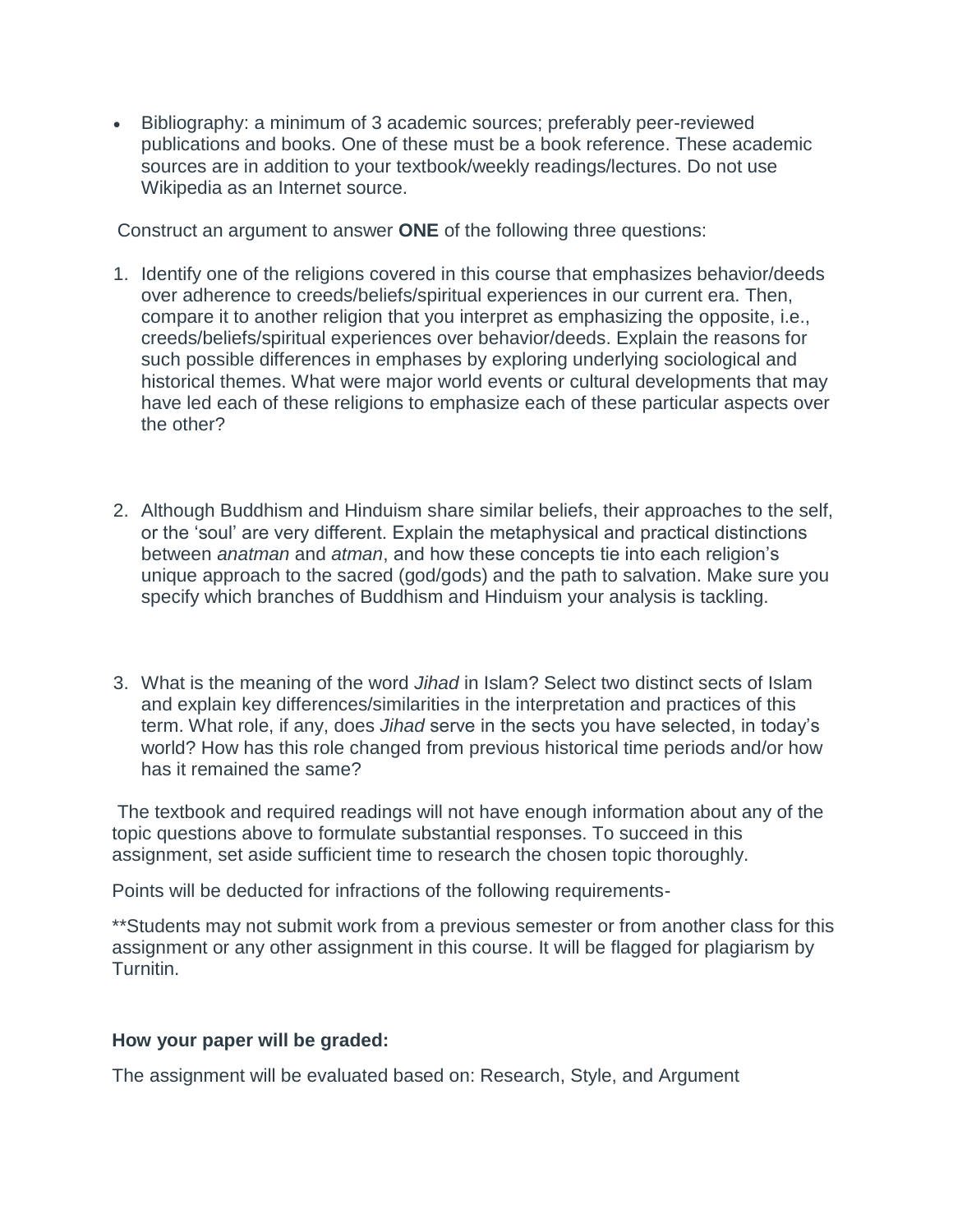- **Research** refers to the information in your paper. Is it correct? Is it detailed? Do you demonstrate basic knowledge of the religious tradition from which the concept is taken? Is this knowledge evident in your description? You must use at least three academic sources in your paper. One of them must be a book reference.
- **Style** refers to how that information is presented. This includes the way the information is organized and language skills such as spelling, grammar, and proper sentence structure.
- **Argument** refers to the quality of your analysis, how well you support your

# **COURSE POLICIES**

#### **Late Papers**

Late submissions will NOT be accepted, except in cases of genuine and documented emergencies.

Avoid leaving assignment/quiz submissions for the last minute before a deadline. "Heavy user traffic" during this timeframe may cause delays and/or errors, which can lead to students missing crucial deadlines.

The instructor reserves the right to make changes to the syllabus by means of announcements or messages with ample time allowed for students to respond and adjust appropriately.

#### **Assignment Submissions**

All work has to be submitted through Canvas. Canvas does not allow instructors to submit on behalf of students. Please do not email your assignments to your instructor.

If you encounter errors or issues submitting an assignment, click on "Help" inside Canvas Course (located on the left-hand panel inside the course) and select Chat with Canvas Support (student). A live chat with Canvas support can fix the issue immediately.

#### **Quiz Resets**

Please limit quiz reset requests to instances when technical issues compromised both quiz attempts. The second attempt is meant to be a "backup" attempt for situations where the first attempt was not completed successfully.

Reopening quizzes after the due date has passed will require verifiable documentation.

#### **Plagiarism**

Plagiarism will not be tolerated. Plagiarism, or attempting to pass off another's work as your own, falls into three different categories: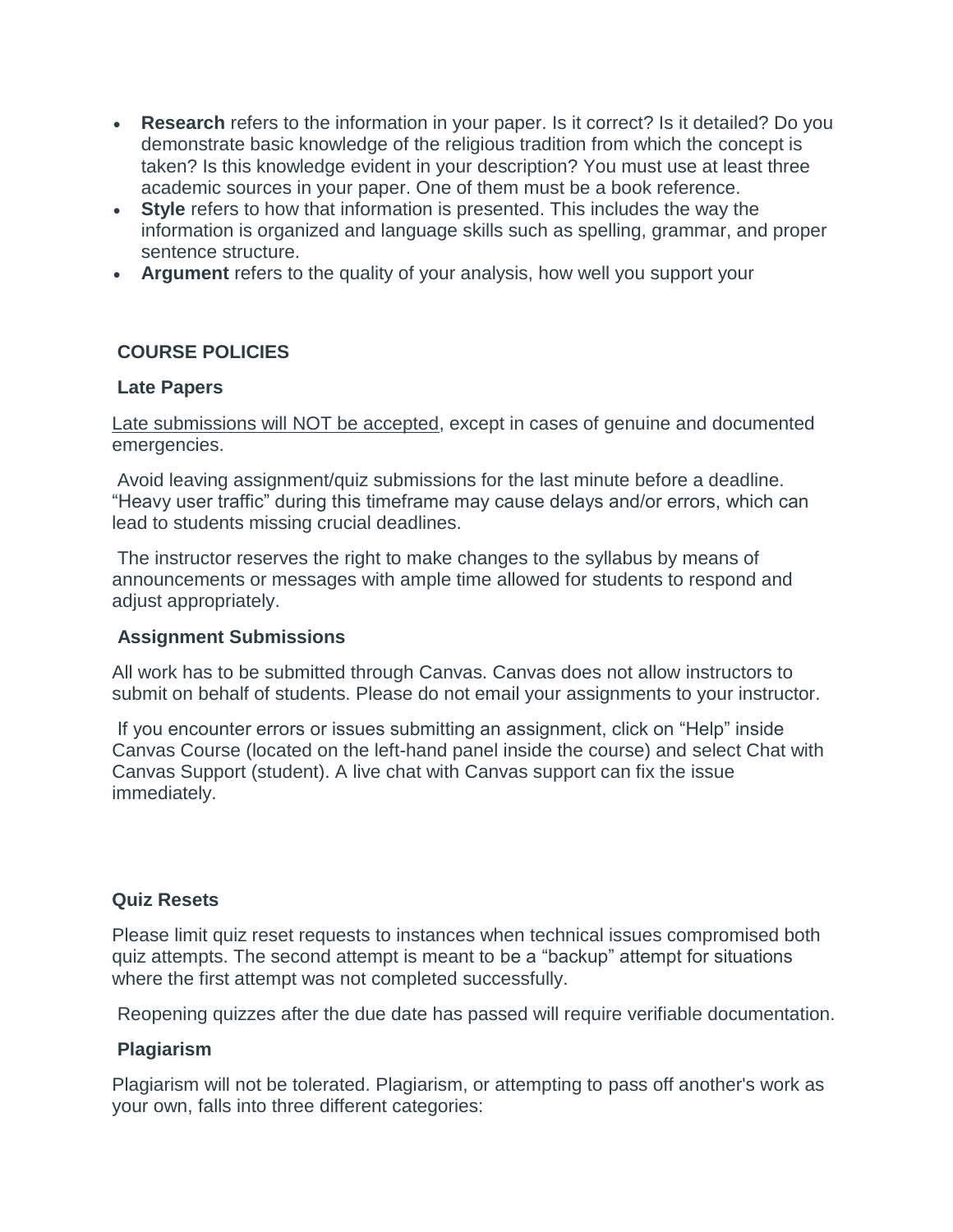- 1. A written work that is entirely stolen from another source;
- 2. Using quotations from another source without properly citing them; and
- 3. Paraphrasing from another source without proper

Students are expected to understand the definition of plagiarism. See the University Code of Academic Integrity

at <http://www.fiu.edu/~oabp/misconductweb/2codeofacainteg.htm> (Links to an external [site.\)Links](http://www.fiu.edu/~oabp/misconductweb/2codeofacainteg.htm) to an external site.

Offenders will receive a grade of "F" for the plagiarized assignment, and possibly the course.

\*\*Students may not submit work from a previous semester or from another class for this assignment or any other assignment in this course. It will be flagged for plagiarism by Turnitin.

### **Extra Credit**

No Extra Credit work will be accepted in this course.

# **GRADING**

| <b>Course Requirements</b> | Weight |
|----------------------------|--------|
| <b>Term Paper</b>          | 20%    |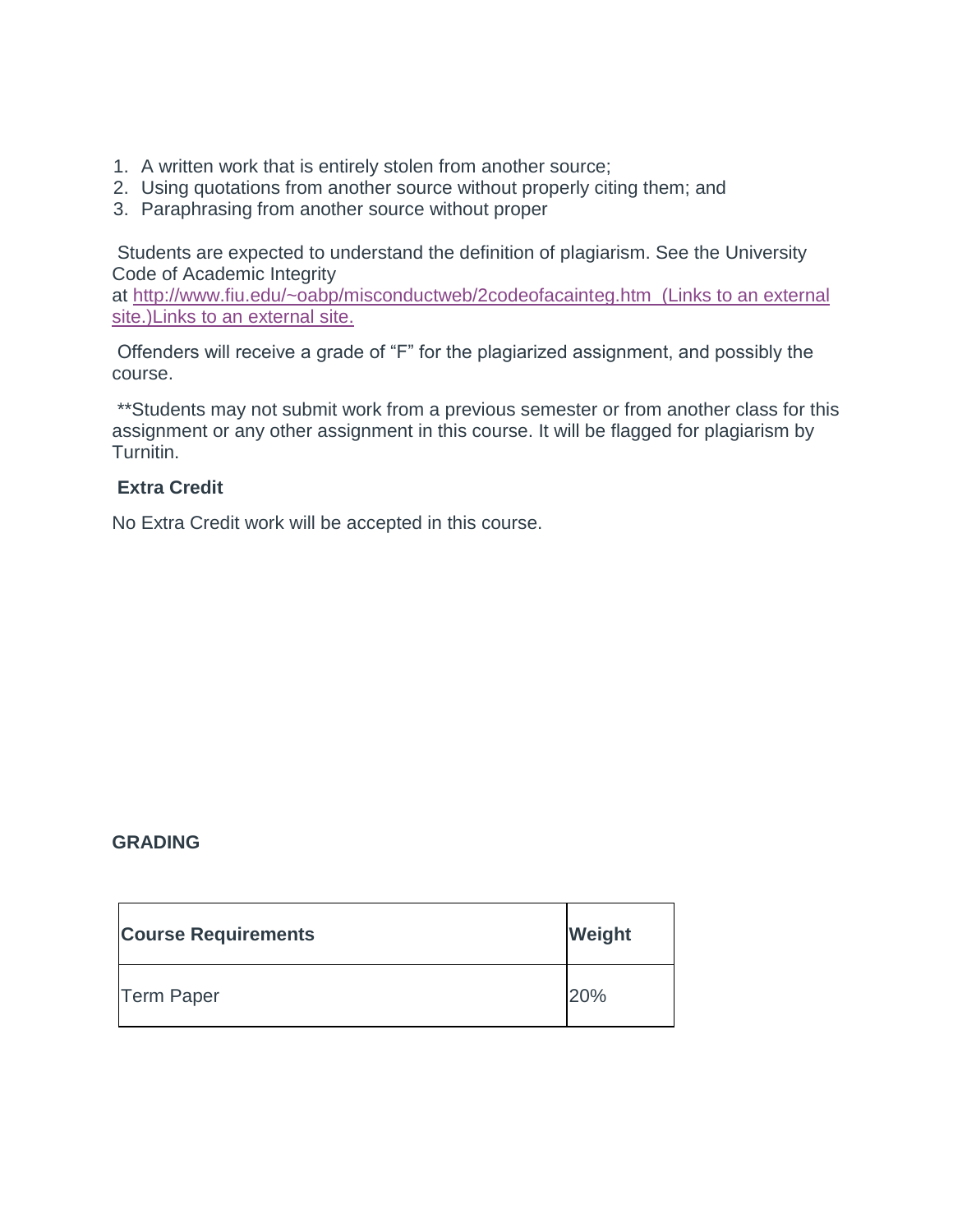| 13 Multiple Choice Quizzes<br>*Average will be calculated  | 20%  |
|------------------------------------------------------------|------|
| Midterm (Exam 1) - 50 points objective; 50 points<br>essay | 25%  |
| Final (Exam 2) - 50 points objective; 50 points essay      | 25%  |
| Discussion Board Assignments (5 total)                     | 10%  |
| Total                                                      | 100% |

# **GRADING SCALE**

This course fulfills the **Gordon Rule requirement;** a "C" or better must be earned to receive credit for this course.

| Letter | Range%         | <b>Letter</b> | Range%    | Letter | Range%        |
|--------|----------------|---------------|-----------|--------|---------------|
| A      | 95 or<br>above | Β             | $83 - 86$ | C      | $70 - 76$     |
| А-     | $90 - 94$      | <b>B-</b>     | $80 - 82$ | D      | $60 - 69$     |
| $B+$   | 87 - 89        | $C+$          | 77 - 79   | F      | 59 or<br>less |

| <b>Dates</b>  | Course Calendar - Weekly Assignments |
|---------------|--------------------------------------|
| <b>Week 1</b> | Intro and Basic Religions            |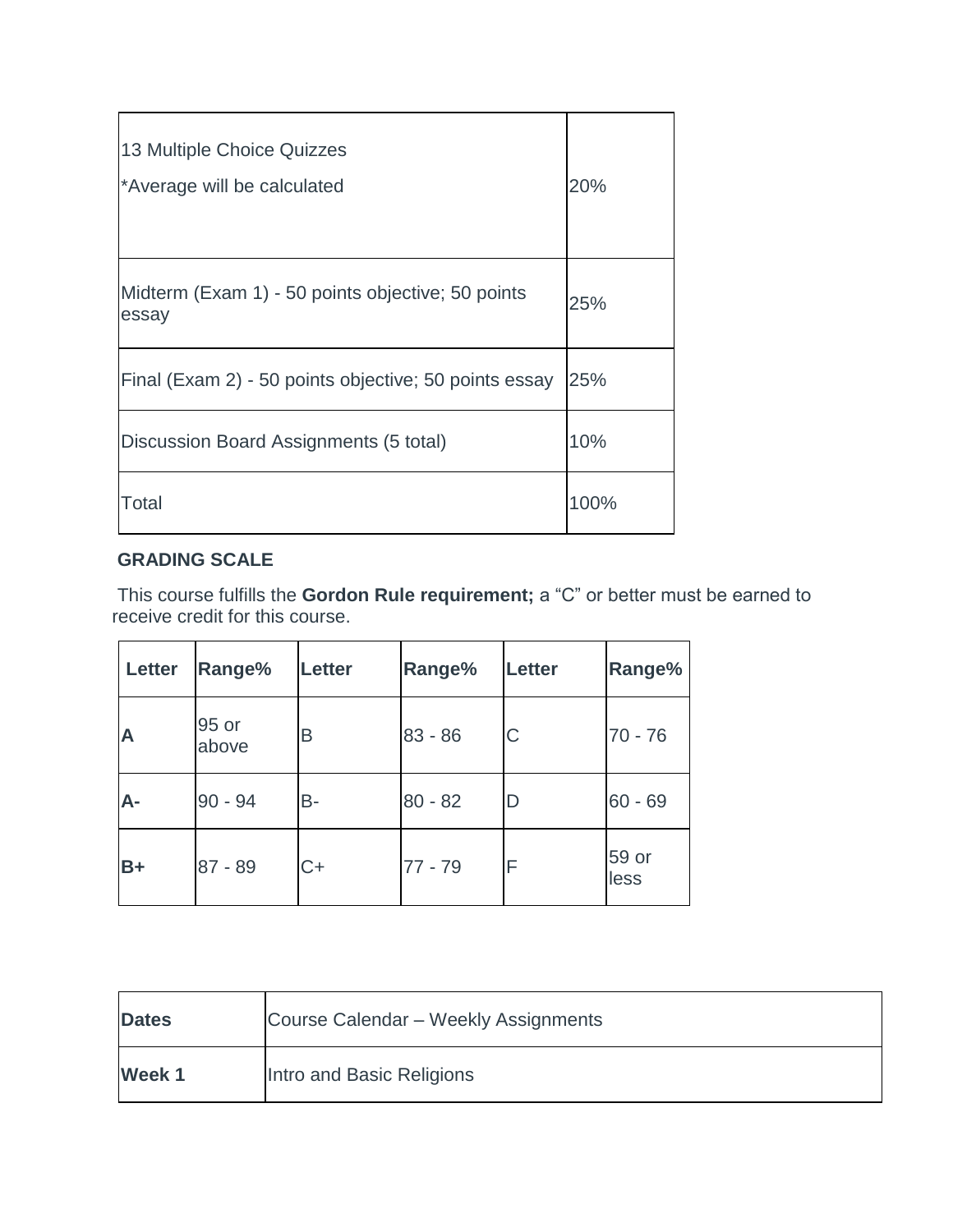| <b>Dates</b>                                | Course Calendar - Weekly Assignments                                                                                                                                                         |
|---------------------------------------------|----------------------------------------------------------------------------------------------------------------------------------------------------------------------------------------------|
| January 7 -<br><b>January 13</b>            | View: PowerPoint presentation "Introduction to Religion" by Dr. Northup.<br>Video "Mystic Lands: Australia: Dreamtime."<br>Read: Fisher - Chapters 1, Religious Responses, and 2, Indigenous |
|                                             | <b>Sacred Ways</b>                                                                                                                                                                           |
|                                             | Take Quiz 1 Religious Responses and Indigenous Sacred Ways<br>Introduce yourself in the Discussion Forum                                                                                     |
|                                             | <b>Native American Religion</b>                                                                                                                                                              |
| Week 2                                      | View: PowerPoint presentation "Native American Religions" by Dr.<br>Huchingson.                                                                                                              |
| January 14 -<br><b>January 20</b>           | Read: William A. Young, Quest for Harmony: Native American Spiritual<br>Traditions, chapter 1. Full text available through Course Content.                                                   |
|                                             | Take Quiz 2: Native American Religions                                                                                                                                                       |
|                                             | DUE: Participate in Discussion Forum #1                                                                                                                                                      |
|                                             | African Religion                                                                                                                                                                             |
| Week 3<br>January 21 -<br><b>January 27</b> | View: PowerPoint presentation "African Religions" by Dr. Rey.                                                                                                                                |
|                                             | Read: E. Thomas Lawson, "The Yoruba and Their Religious Tradition"                                                                                                                           |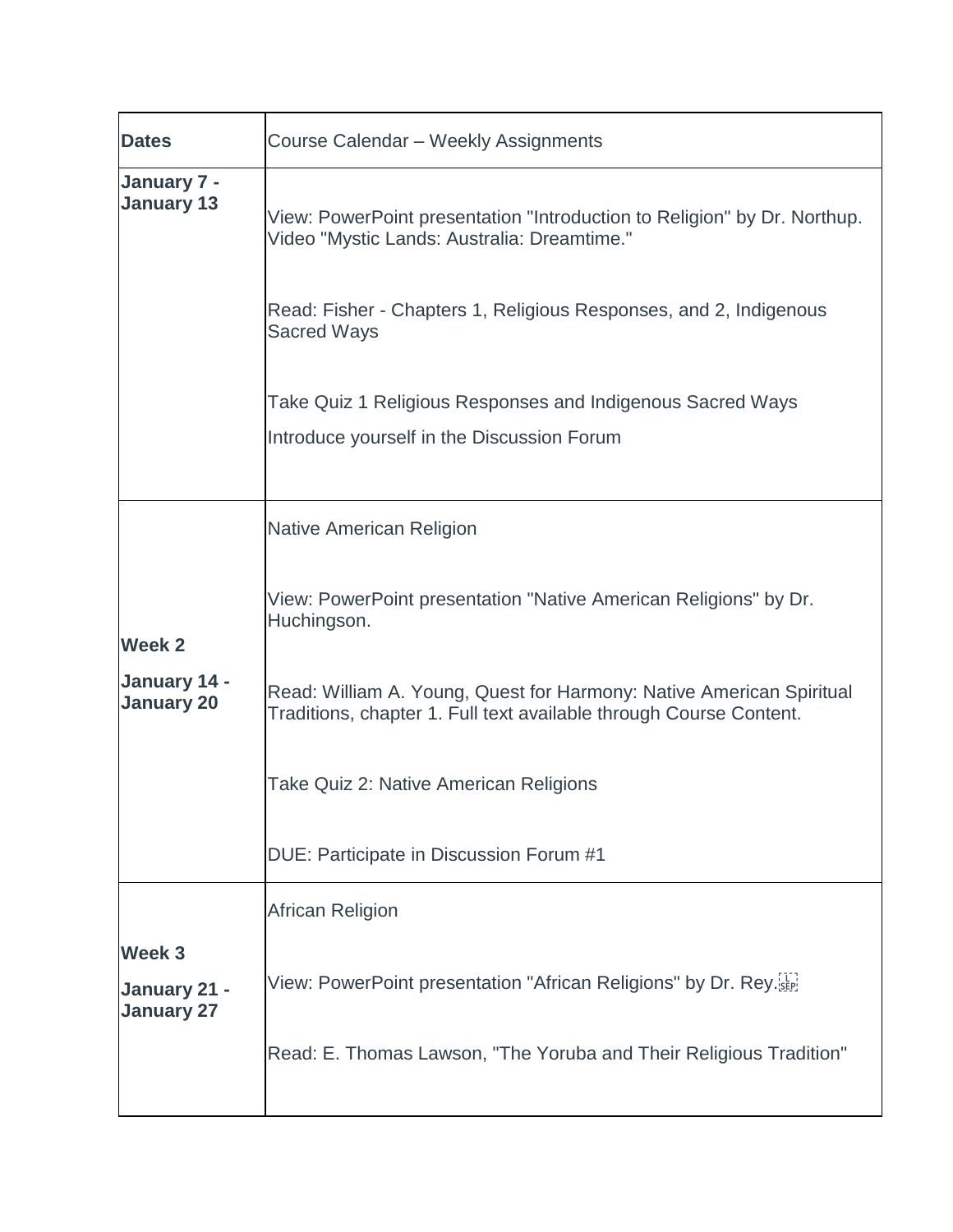| <b>Dates</b>                                            | Course Calendar - Weekly Assignments                                                |
|---------------------------------------------------------|-------------------------------------------------------------------------------------|
|                                                         | Take Quiz 3: African Religions                                                      |
|                                                         | Hinduism                                                                            |
| Week 4                                                  | View: PowerPoint presentation "Hinduism" (Lecture I and Lecture II) by<br>Dr. Katz. |
| January 28 -<br><b>February 3</b>                       | Read: Fisher - Chapter 3, Hinduism                                                  |
|                                                         | Take Quiz 4: Hinduism                                                               |
|                                                         | Jainism                                                                             |
| Week <sub>5</sub><br>February 4 -<br><b>February 10</b> | View: PowerPoint presentation "Jainism" by Samani Charitra Prajna                   |
|                                                         | Read: Fisher - Chapter 4, Jainism                                                   |
|                                                         | Take Quiz 5: Jainism                                                                |
|                                                         | <b>Buddhism</b>                                                                     |
| Week 6                                                  | View: PowerPoint presentation "Buddhism" by Dr. Heine                               |
| <b>February 11 -</b><br><b>February 17</b>              | Read: Fisher - Chapter 5, Buddhism                                                  |
|                                                         | Take Quiz 6: Buddhism                                                               |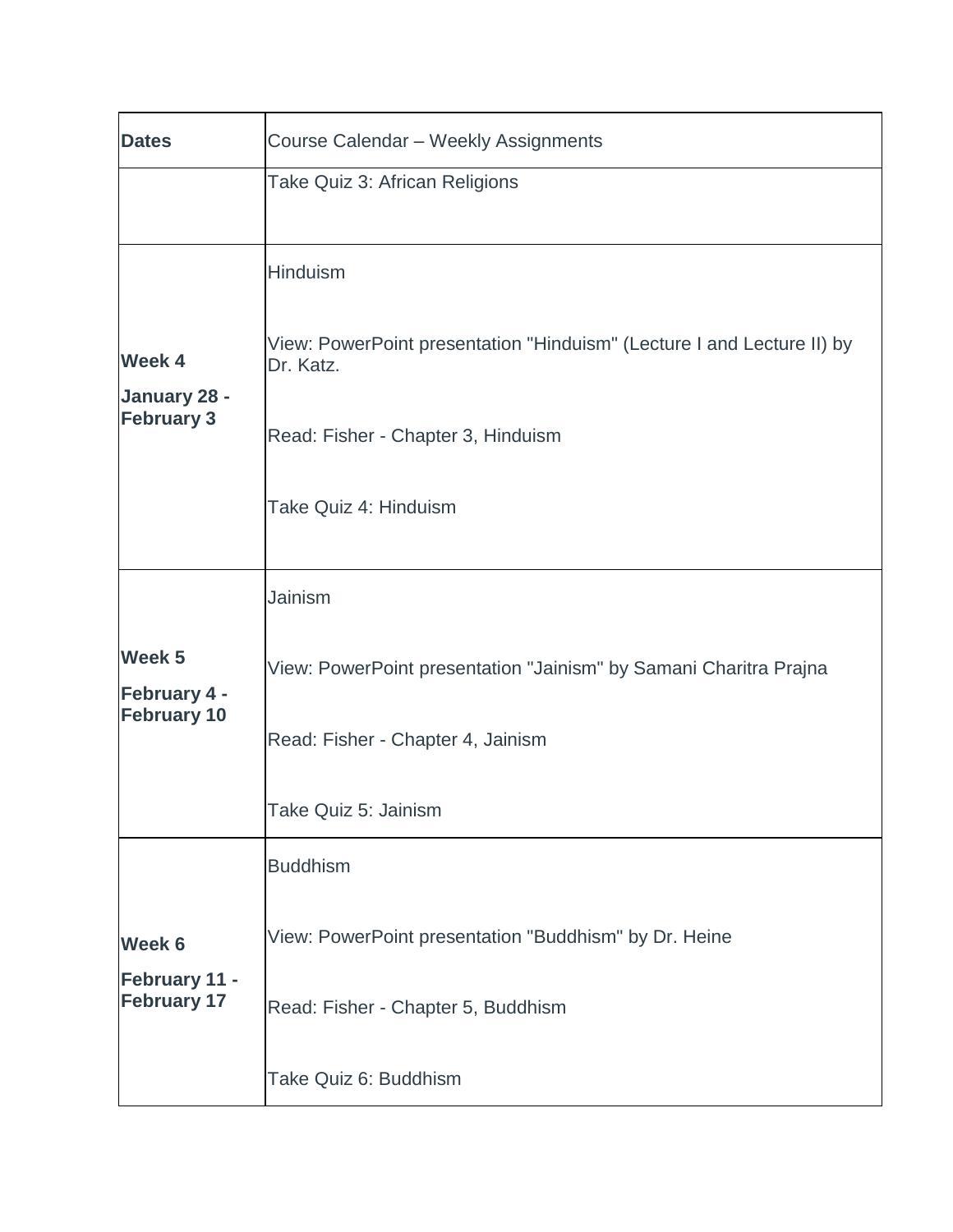| <b>Dates</b>                                     | Course Calendar - Weekly Assignments                                                                                                                                                                                                                                                 |
|--------------------------------------------------|--------------------------------------------------------------------------------------------------------------------------------------------------------------------------------------------------------------------------------------------------------------------------------------|
|                                                  | DUE: Participate in Discussion Forum # 2                                                                                                                                                                                                                                             |
| Week 7<br>February 18 -<br><b>February 24</b>    | Midterm - Exam 1<br>Midterm - Exam 1 (Objective and Essay portions)<br>Available Monday, Feb 18th, 12:00 am - Sunday, Feb 24th, 11:59 pm                                                                                                                                             |
|                                                  | Taoism/Confucianism                                                                                                                                                                                                                                                                  |
| Week 8<br><b>February 25 -</b><br><b>March 3</b> | View:<br>PowerPoint presentation "Taoism/Confucianism" by Prof. Avila<br>PowerPoint presentation "Shinto" by Prof. Avila<br>Read: Fisher - Chapters 6, Taoism/Confucianism, and 7, Shinto<br>Take Quiz 7: Daoism/Confucianism and Shinto<br>DUE: Participate in Discussion Forum # 3 |
|                                                  | Judaism                                                                                                                                                                                                                                                                              |
| Week 9<br>March 4 -<br>March 10                  | View: PowerPoint presentation "Judaism" (Part I and II) by Dr. Stier<br>Watch video "Mystic Lands: Jerusalem: Mosaic of Faith."                                                                                                                                                      |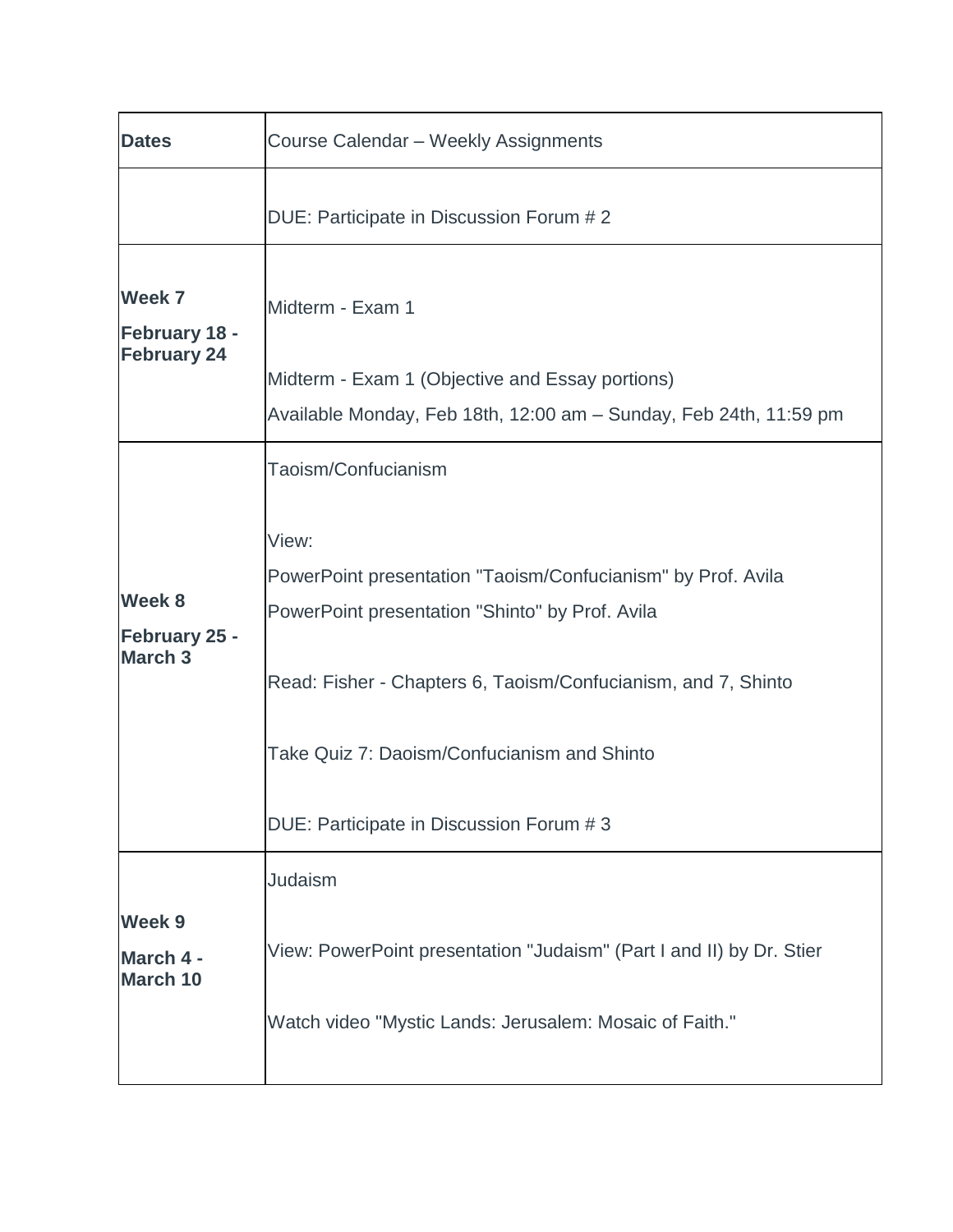| <b>Dates</b>                             | Course Calendar - Weekly Assignments                                                       |  |  |
|------------------------------------------|--------------------------------------------------------------------------------------------|--|--|
|                                          | Read: Fisher - Chapter 8, Judaism                                                          |  |  |
|                                          | Take Quiz 8: Judaism                                                                       |  |  |
|                                          | Islam                                                                                      |  |  |
|                                          | View: PowerPoint presentation "Islam" by Dr. Musa.                                         |  |  |
| Week 10<br>March 11 -<br><b>March 17</b> | Read: Fisher - Chapters 10, Islam, and 11, Sikhism                                         |  |  |
| <b>Spring Break</b>                      | Take Quiz 9: Islam                                                                         |  |  |
|                                          | DUE: Participate in Discussion Forum # 4<br>*Assignments will remain open until March 24th |  |  |
|                                          |                                                                                            |  |  |
| Week 11                                  | Christianity                                                                               |  |  |
| March 18 -<br><b>March 24</b>            | View: PowerPoint presentation "Christianity: The First Millennia" by Dr.<br>Larson.        |  |  |
|                                          | PowerPoint presentation "Christianity: The Second Millennia" by Dr.<br>Gudorf.             |  |  |
|                                          | Read: Fisher - Chapter 9, Christianity                                                     |  |  |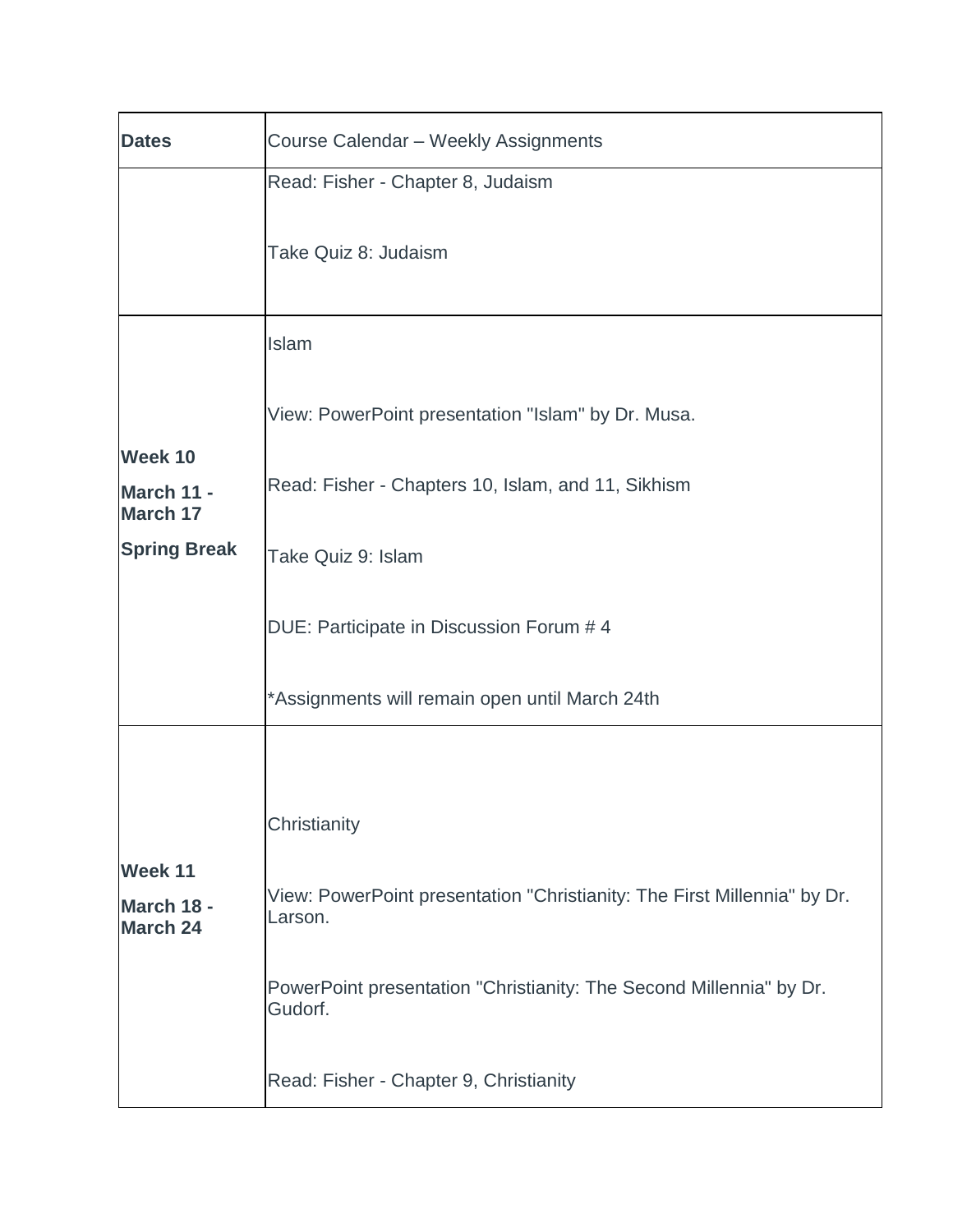| <b>Dates</b>                  | Course Calendar - Weekly Assignments                                                                      |
|-------------------------------|-----------------------------------------------------------------------------------------------------------|
|                               | Take Quiz 10: Christianity                                                                                |
|                               | <b>Christianity in North America</b>                                                                      |
| Week 12                       | View: PowerPoint presentation "Religion in North America" by Dr. Northup                                  |
| March 25 -<br><b>March 31</b> | Take Quiz 11: Christianity and North American Religion                                                    |
|                               | Term Paper Due Saturday, March 30th, 11:45 pm via Assignments area<br>in Canvas                           |
|                               | <b>Sects and Cults</b>                                                                                    |
|                               | View: PowerPoint presentation "Sects and Cults" by Dr. Northup                                            |
|                               | Read: Fisher - Chapter 12, New Religious Movements                                                        |
| Week 13                       | Take Quiz 12: Sects and Cults - New Religious Movements<br>April 1 - April 7 Religion in the 21st Century |
|                               | View: PowerPoint presentation "Religion in the Future" by Dr. Gudorf                                      |
|                               | Read: Fisher - Chapter 13, Religion in the 21st Century                                                   |
|                               | Take Quiz 13: Religion in the 21st Century                                                                |